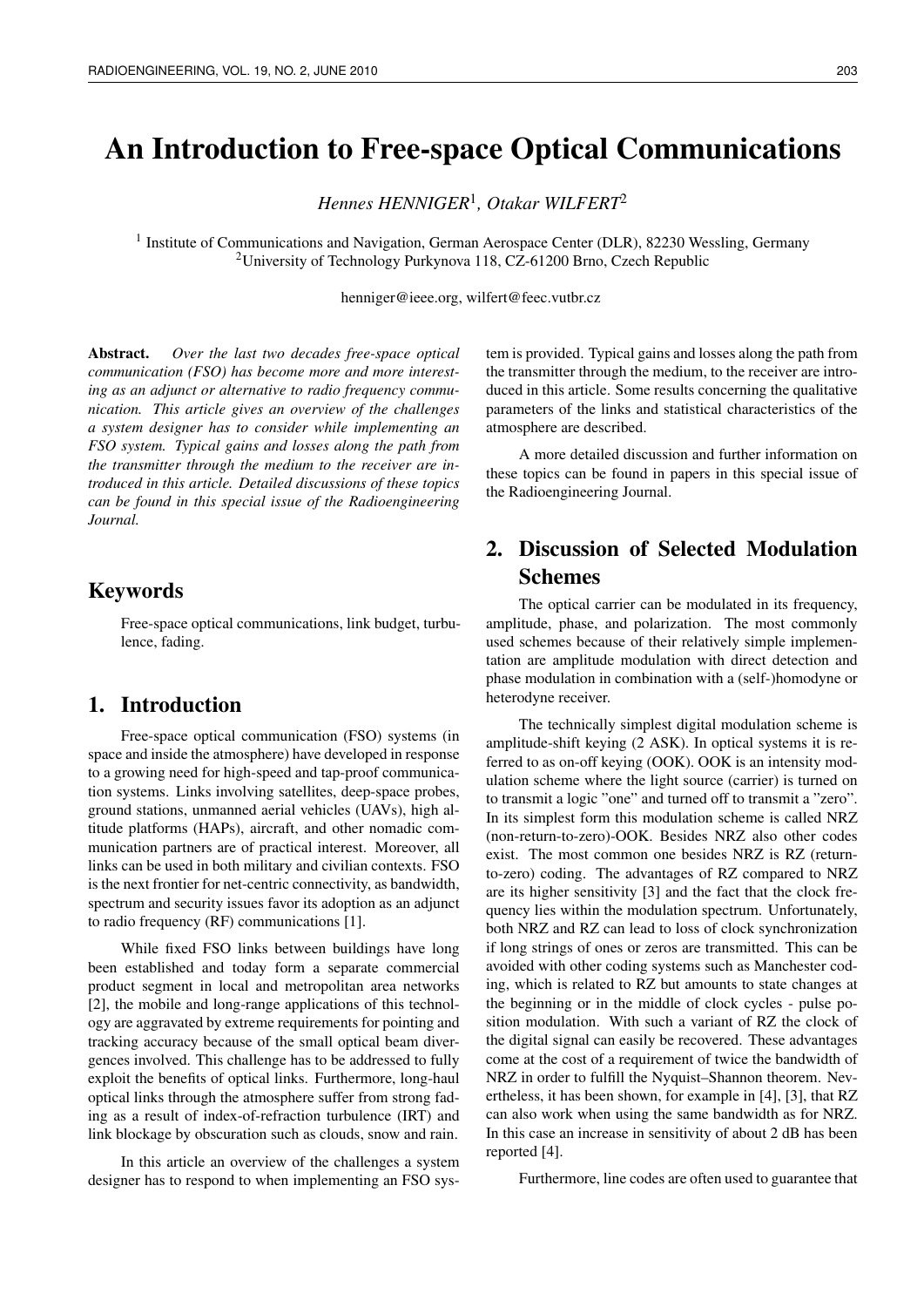the short time average of the signal (i.e., the "baseline") is constant. This is important because optical amplifiers need input signals with constant mean power if they work with control loops to guarantee constant mean output power. Further AC-coupling (high-pass filtering) of the electrical signal at the receiver will introduce a significant amount of inter-symbol interference if the average of the signal is not constant [5]. Therefore 8B10B coding on top of NRZ is commonly used in fiber systems and can also be applied to FSO systems. For 8B10B-NRZ the bandwidth requirement is only 25 percent more than for NRZ. An additional advantage 8B10B coding has is that this coding forces frequent level changes independent of the input stream. Therefore the clock of the signal can easily be recovered even if long strings of "ones" or "zeros" are transmitted.

For OOK, the exact wavelength of the carrier and its phase are irrelevant for the demodulation. The receiver just directly detects the currently incoming power and compares it against a certain level. OOK is sensitive to amplitude distortion (fading) and propagation through different routes, while the second one is negligible for clear-sky conditions. Atmospheric obscuration e.g. in clouds can lead to significant attenuation of the received signal but is less important for FSO systems operating under clear-sky conditions.

Coherent modulation systems are also used in optical communications. Usually, a binary coherent modulation scheme is used. For example binary phase shift keying (BPSK), where the phase of the coherent laser light is shifted between two states. Coherent receivers rely on the superposition of the received light with the light of a local oscillator. Instead of the local oscillator self-homodyne is alo possible. This is used in differential phase shift keyed (DPSK) systems, which are less sensitive than BPSK systems. In BPSK systems typically some kind of optical phase-locked loop is required, which allows the local oscillator laser to be tuned exactly to the same frequency (or a frequency with a constant offset) and phase as the received carrier. The sensitivity of coherent receiver implementations is approximately one to two orders of magnitude better than the sensitivity of OOK systems [6], [7] but at the cost of higher system complexity and additional sensitivity to phase distortions of the received beam.

Generally, an OOK system is more robust with regard to atmospheric distortion than a coherent modulation system. This is because for OOK the information is only encoded in intensity whereas PSK uses intensity and phase coding. Both the intensity and the phase of a beam are disturbed in atmospheric propagation. Further, OOK has mainly been used in optical fiber communications due to its low complexity. Additionally, many reliable and cost effective components are available in the market, which is important for the development of FSO communication terminals. As a result, OOK systems have been preferred for optical links inside the atmosphere: they are the primary focus of this article.

Since the electrical signal in OOK receivers is propor-

tional to the received optical power, all further calculations can be carried out based on the statistics of the received optical power focused on the receiver photodetector.

### 3. The Optical Link Equation

The overall system performance of a link is quantified using a link margin derived from the link equation. The optical link equation is analogous to the link equation for any radio frequency (RF) communication link. Starting with the transmit power the designer identifies all link degradations and gains to determine the received signal level. The received signal level is then compared with the sensitivity of the receiver, thus giving the link margin.

### 3.1 Channel Without Atmospheric **Disturbance**

In this section optical links unaffected by the atmosphere are discussed. In the basic free-space channel the optical field generated at the transmitter propagates only with an associated beam spreading loss. For this system the performance can be determined directly from the power flow. The signal power received *PRx* [W] depends on the transmit power  $P_{Tx}$  [W], transmit antenna gain  $G_{Tx}$ , receive antenna gain  $G_{Rx}$ , the range loss  $G_r$ , and system-dependent losses *Asystem*,*lin*.

$$
P_{Rx} = P_{Tx} \cdot G_{Tx} \cdot G_r \cdot G_{Rx} \cdot A_{system, lin}.
$$
 (1)

Assuming a Gaussian beam underfilling the transmit aperture, the transmit antenna gain  $G_{Tx}$  is ([8], page 99):

$$
G_{Tx} = \frac{32}{\Theta^2} \tag{2}
$$

where Θ [rad] is the full-angle *e* <sup>−</sup><sup>2</sup> divergence of the transmit beam.

The range loss *G<sup>r</sup>* depends on the link propagation distance *L* and is given by:

$$
G_r = \left(\frac{\lambda}{4\pi \cdot L}\right)^2.
$$
 (3)

Further, the receive antenna gain, with telescope aperture diameter (antenna size)  $D$ , is given by [6]:

$$
G_{Rx} = \left(\frac{\pi \cdot D}{\lambda}\right)^2.
$$
 (4)

The *Asystem*,*lin* reflects all the other system-dependent losses. It includes losses due to link misalignment, telescope losses, losses due to splitting out light for tracking systems, etc.

Because of the absence of atmospheric effects the link margin *Mlink* in dB is given by:

$$
M_{link}[dB] = P_{Rx,dBm} - S_r \tag{5}
$$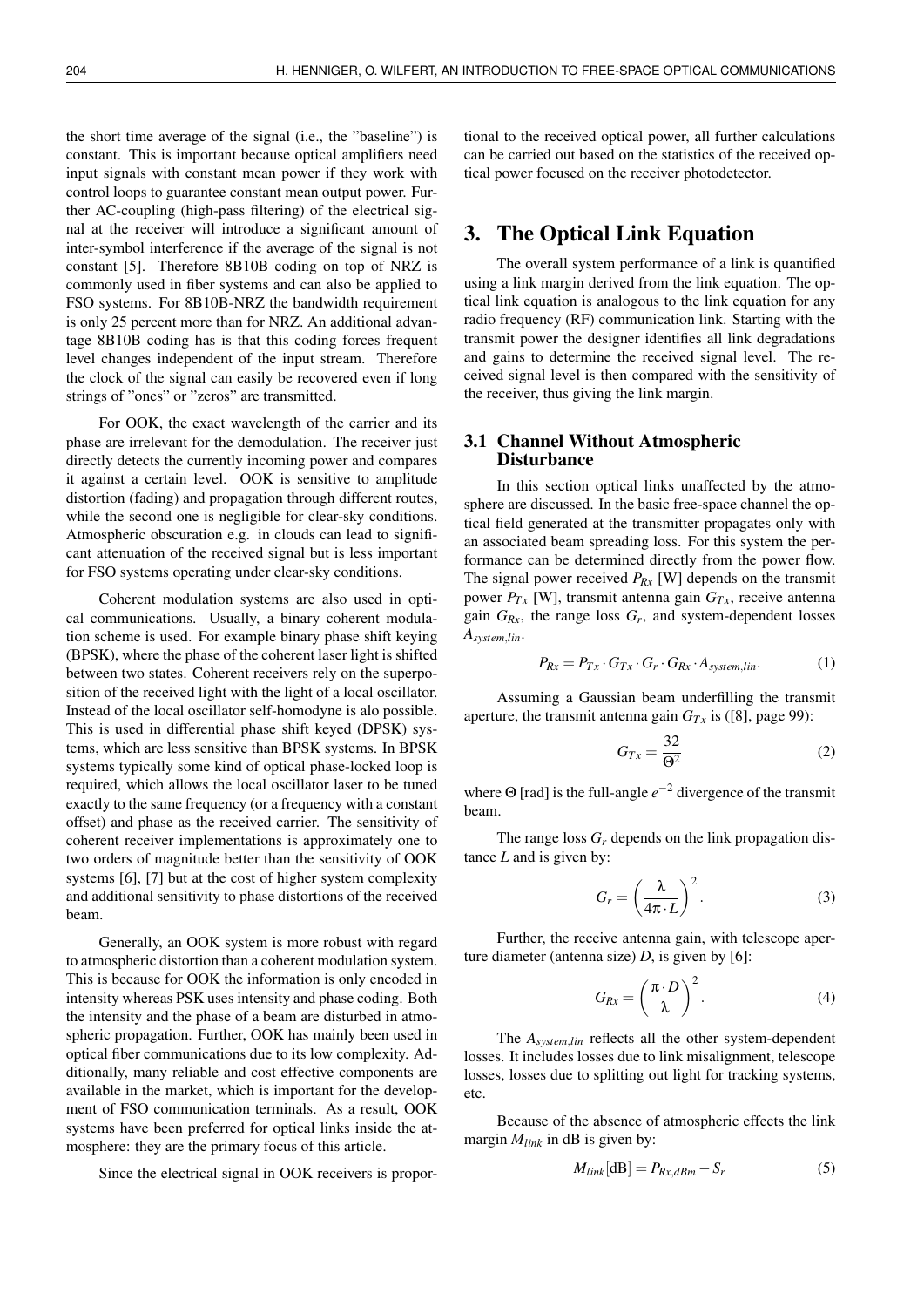where received power  $P_{Rx,dBm}$  [dBm] must be given on a logarithmic scale.  $S_r$  [dBm] is the required power at the receiver to achieve an expected communication performance, also called receiver sensitivity. It depends on several constraints, for example data rate and the required bit error probability. Sensitivity depends on noise sources influencing the detection, such as ambient light and electronic noise. Similar power budget analyses of the link are described in prior publications [9], [10], [11], [12]. The power balance equation can be expressed with the help of the power level diagram [9].

To consider the effects disturbing a link propagating through the Earth's atmosphere the link equation (5) must be extended. The primary atmospheric processes that affect optical wave propagation are extinction and refractive index turbulence (IRT). The main problems of optical communication in the atmosphere are attenuation of optical intensity and fluctuations of received optical signal. An attenuation of optical intensity is caused by the absorption, scattering and refraction of optical waves by gas molecules and aerosols such as fog, snow and rain. Especially for short links heavy fog is the main factor that limits the link function. For link lengths exceeding several hundred meters fluctuations of received optical signal present a severe problem.

Signal fluctuations of the received signal  $P_{Rx}$  can in some time intervals fall below the receiver sensitivity *S<sup>r</sup>* . In such time intervals a so-called "fade" of the signal occurs. The effects of atmospheric extinction, atmospheric turbulence and fades are introduced in the following two sections.

#### 3.2 Atmospheric Extinction Effects

It is well known that clouds, rain, snow, fog, haze, pollution etc. are atmospheric factors that affect our viewing of distant objects. These same factors also affect the transmission of a laser beam through the atmosphere. As transmission through clouds or heavy fog or haze is normally not possible, because attenuation exceeds several tens of dB/km, this is not discussed in this paper. Nevertheless, the signal under clear-sky weather conditions is attenuated because of extinction caused by air molecules and aerosols. The transmittance *T* of laser radiation that has propagated over a distance *L* is described by the Beer's law:

$$
T = \exp(-\alpha_e(\lambda) \cdot L[\text{km}]). \tag{6}
$$

The positive extinction coefficient  $\alpha_e(\lambda)$  describes the extinction level of the medium. It is usually given in  $km^{-1}$ and is commonly available in databases like LOWTRAN [13] or others like FASCODE, MODTRAN, HITRAN, for example described in [14]. It turns out that the extinction is highly wavelength-dependent. Atmospheric trace gases lead to strong and broad absorption bands, each consisting of a multitude of fine absorption lines. Based on the spectral distribution of these bands, the so called atmospheric optical transmission windows with low signal losses of the propagating beam can be calculated by evaluating thousands

of absorption lines in the spectral range from  $0.3 \mu m$  to 14 *µ*m. A description of the atmospheric transmission windows based on extensive evaluation of various data-bases [15], [16], [17], is given in Tab. 1 and Fig. 1. It can be seen that typical terrestrial communication wavelengths like 808 nm (Si detectors), 1064 nm (Nd-YAG lasers) or 1550 nm (InGaAs detectors, erbium-doped fiber amplifiers) are applicable, whereas 950 nm and 1300 nm are not ideal for FSO systems.

|                                                                                         | III | IV |  | $VI$   $VII$   $VIII$ |    |
|-----------------------------------------------------------------------------------------|-----|----|--|-----------------------|----|
| $\vert 0.30 \vert 0.97 \vert 1.16 \vert 1.40 \vert 1.95 \vert 3.00 \vert 4.5 \vert 7.7$ |     |    |  |                       |    |
| $\vert 0.92 \vert 1.10 \vert 1.30 \vert 1.80 \vert 2.40 \vert 4.20 \vert 5.2$           |     |    |  |                       | 14 |

Tab. 1. Atmospheric Optical Transmission Windows (Window start- and stop-wavelength given in *µ*m).

In addition to absorption, scattering has also to be taken into account. This can be described by the Rayleigh scattering coefficient [18]. Generally, scattering effects decrease monotonically with wavelength and altitude.

Even in optical windows some extinction must be considered, e.g. due to Rayleigh scattering. A rough estimate for the clear-sky extinction is based on the meteorologic parameter visibility *V*. This can be given by the Kruse relation [19], [20]. The Kruse relation, which is modified to reflect the attenuation in decibel per kilometer, is given by:

$$
A_e[\text{dB}/\text{km}] = \frac{17}{V[\text{km}]} \cdot \left(\frac{0.55}{\lambda[\mu \text{m}]} \right)^q \ge 0 \tag{7}
$$

where the exponent *q* is given by

$$
q = \begin{cases} 1.6, & \text{if } V > 50 \text{ km}, \\ 1.3, & \text{if } 6 \text{ km } \le V \le 50 \text{ km}, \\ 0.585 \cdot V^{\frac{1}{3}}, & \text{if } V < 6 \text{ km}. \end{cases}
$$
 (8)

As well as the Kruse relation there are also other models, as for example presented by the papers in this issue of the Radioengineering Journal. Further, [21] proposed another expression for the parameter *q*, which was given by Kruse as defined in equation (8). Naboulsi et. al. in their work [22] developed relations using the atmospheric database FAS-CODE to evaluate the attenuation in the 690 nm to 1550 nm wavelength range.

Coming back to the link equation, (5) must be modified by *A<sup>e</sup>* [dB/km] in order to consider extinction effects of the atmosphere:

$$
M_{link}[dB] = P_{Rx,dBm} - S_r - L[km] \cdot A_e.
$$
 (9)

In the near-earth layer, rainfall and snow can also reduce the link margin and must be considered in the link equation (9). Several models exist to estimate the attenuation due to rainfall and snow. These models can be found for example in the standardization documents of the International Telecommunication Union [20].

In addition to extinction effects, fading effects produced by the atmosphere must also be considered. This is discussed in the following.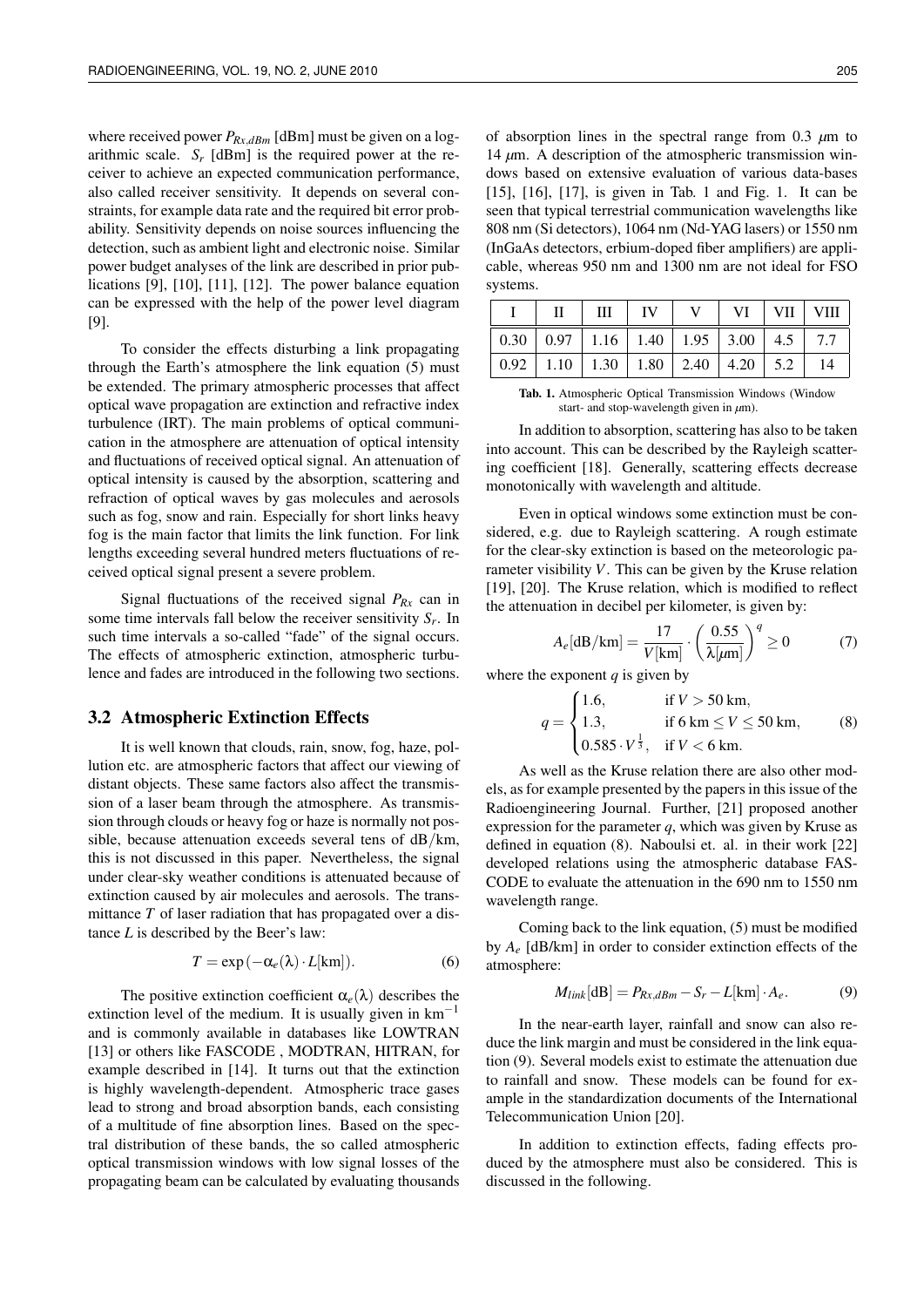

Fig. 1. Atmospheric transmittance based on absorption analysis using LOWTRAN [13]. A zenith path from 0 km to 120 km altitude as well as the *midlatitude summer* atmospheric model are assumed. Atmospheric transmission windows are highlighted in grey color.

### 3.3 Influence of Turbulence

This section is divided into two parts. First physical beam propagation is discussed. Second the reception process of a distorted wave is discussed and the impact on the communication system is given.

*Physical Effects of Optical Beam Propagation Through Random Media:* Random variations of the refractive index also known as index-of-refraction turbulence (IRT) - of the Earth's atmosphere are responsible for wavefront distortion. Thus, if a beam with a longitudinal coherence length of at least several wavelengths propagates through IRT the intensity of the original beam profile is redistributed. For example, a Gaussian-shaped intensity profile is transformed into a random interference pattern, the so-called intensity speckle pattern. Cross-sections of the beam before and after propagation through the atmosphere are shown in Fig. 2. As the refractive index structure along the path is time dependent because of the turbulent mixing of refractive index cells, the spatial intensity distribution at the receiver plane varies. The temporal variation of intensity observed at an infinitely small point and the spatial variation of intensity within the receiver aperture are commonly described as "scintillation". The intensity scintillation-index  $\sigma_l^2$  is the normalized variance of the intensity and is used as a measure of scintillations. The scintillation-index is usually evaluated in terms of the  $\beta_0^2$ - parameter, which is an analytical measure for the integrated amount of turbulence along the link path. It shall be noted that for weak fluctuations ( $\sigma_l^2 < 0.3$ ) the  $\beta_0^2$ -parameter equals the Rytov variance. Fig. 3 shows the intensity scintillationindex  $σ<sub>I</sub><sup>2</sup>$  as a function of  $β<sub>0</sub><sup>2</sup>$  of a spherical wave<sup>1</sup> under general irradiance fluctuation conditions<sup>2</sup>. In strong turbulence or along long paths the scintillation-index saturates. Saturation occurs because multiple scattering can cause the incident wave to become increasingly incoherent as it propagates through the medium. A single source of light can, therefore, appear as extended multiple sources scintillating with random phase. When these multiple apparent source fields are added, the resultant intensity scintillation is limited [24]. Thus, for a low level of turbulence single scattering, which deflects light from the main beam, causes weak scintillation. For an increasing amount of turbulence more multiple scattering occurs. Multiple scattering can deflect light from the main beam but as turbulence gets stronger is can actually deflect the light back into the main beam again. Therefore the scintillation saturates.

For a horizontal path (spherical wave)  $\beta_0^2$  is given by [25]:

$$
\beta_0^2 = 0.496 \cdot C_n^2 \cdot k^{7/6} \cdot L^{11/6}.
$$
 (10)

<sup>&</sup>lt;sup>1</sup>In the case of mobile links or static links without active pointing and tracking inside the atmosphere we usually deal with spherical waves, because the transmit-beam divergence has to expand above the diffraction-limited value to ensure illumination of the partner terminal from an unstable moving platform. Spherical waves are therefore used as the examples here, but the theory presented is not limited to these kinds of waves. The classification of the transmitted beam as a spherical wave holds when the full  $e^{-2}$  divergence angle  $\Theta$  in radians is larger than  $7.1 \cdot \sqrt{\lambda/L}$ , as can be deduced from the theory given in [23], page 180, by using an arbitrarily chosen classification limit.

 ${}^{2}$ The non general case is the case when the Rytov approximation holds. This approximation is only true for weak fluctuations. The Rytov approximation assumes that wave distortions caused by the turbulence encountered early on in the propagation path will not have any influence on the distortions caused by turbulence countered further on the propagation path.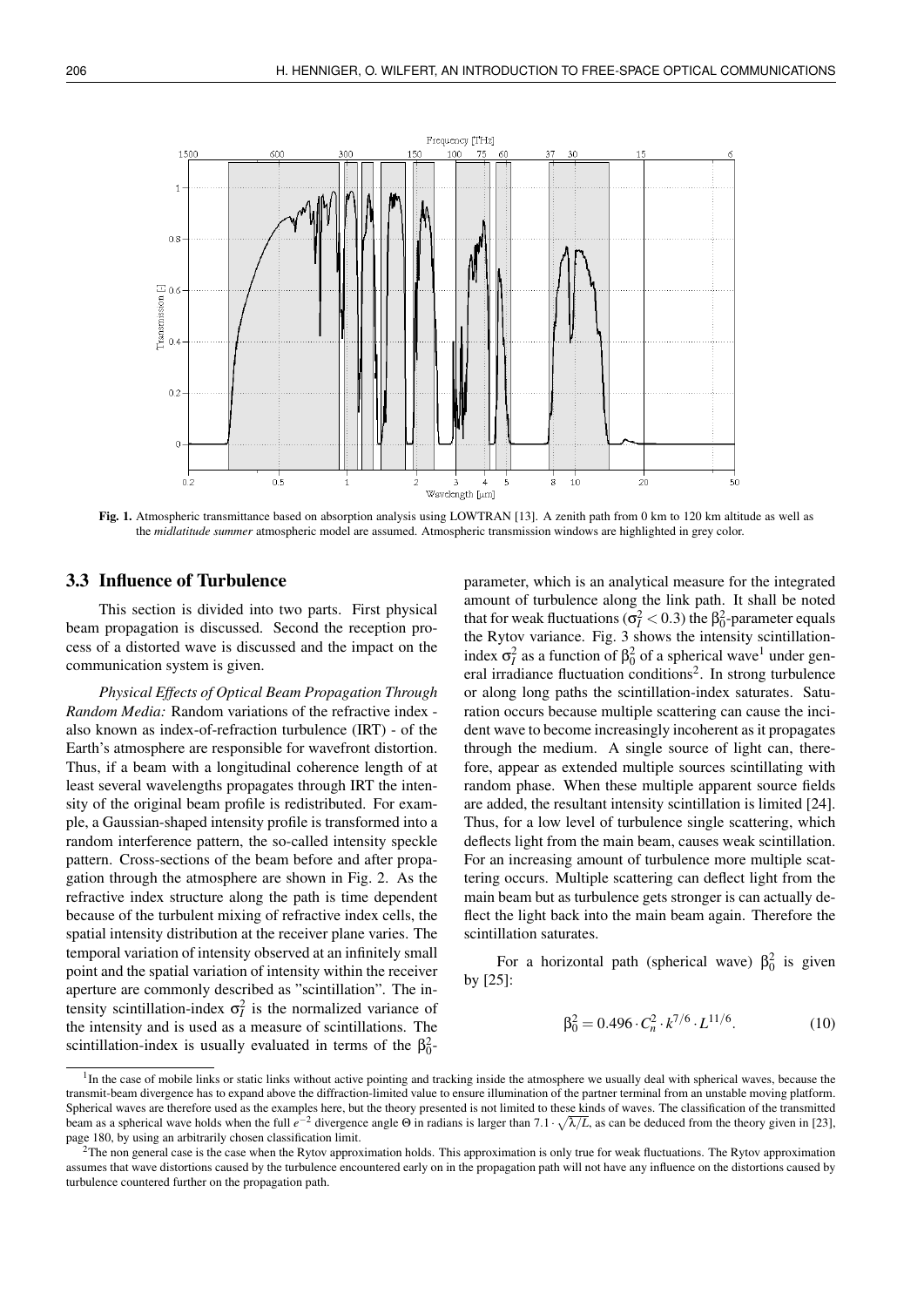

Fig. 2. Laser beam propagation through turbulent atmosphere: intensity cross-section of the transmit beam (left), intensity cross-section at the receiver plane (right).

Here,  $k = \frac{2\pi}{\lambda}$  is the optical wave number, *L* [m] is again the propagation path length and  $C_n^2$  is the refractive index structure parameter.  $C_n^2$  is the structure constant of refractive index fluctuations and a measure of the turbulence strength, given in  $m^{-2/3}$ . It depends strongly on the height above ground *ha*. Nevertheless, for applications involving propagation along a horizontal or quasi-horizontal path,  $C_n^2$  can be assumed to be constant, especially for near-ground links were the variance in altitude due to the Earth's curvature is negligible. At near ground level,  $C_n^2$  values will show a diurnal cycle, which peaks during midday hours, reaches near-constant values at night, and has minima near sunrise and sunset. This behavior is documented by measurements, which can be found for example in [6], [24], [26].



**Fig. 3.** Intensity scintillation-index  $\sigma_l^2$  as a function of  $\beta_0^2$  under genearal irradiance fluctuaion conditions. According to equation found in [25], page 39.

The Hufnagel-Vally model [23] provides a model often used by researchers to describe the altitude dependence of  $C_n^2(h_a)$  in rural areas. The H-V<sub>5/7</sub> variant of the Hufnagel-Vally model is given by

$$
C_n^2(h_a) =
$$
  
\n
$$
0.00594 \left(\frac{21}{27}\right)^2 \cdot \left(\frac{h_a}{10^5 \text{ m}}\right)^{10} \text{ m}^{-2/3} \cdot \exp\left(-\frac{h_a}{1000 \text{ m}}\right)
$$
  
\n
$$
+2.7 \cdot 10^{-16} \text{ m}^{-2/3} \cdot \exp\left(-\frac{h_a}{1500 \text{ m}}\right)
$$
  
\n
$$
+1.7 \cdot 10^{-14} \text{ m}^{-2/3} \cdot \exp\left(-\frac{h_a}{100 \text{ m}}\right).
$$
\n(11)

Height dependent values of  $C_n^2$  based on the H-V<sub>5/7</sub> model are given in Fig. 4. The Hufnagel-Valley model gives an averaged  $C_n^2$ -value for a certain altitude. In reality,  $C_n^2$ shows various small scale variations with altitude.  $C_n^2$  profiles have been studied extensively, and beside the Hufnagel-

Vally model various other theoretical models have been proposed in the past. They can be found for example in [24], [23].

IRT above water differs from that above soil due to the fact that energy exchange on the ground is controlled almost exclusively by molecular conduction. In water, however, there is an additional exchange of mass and heat transfer at the air-water interface by convection (vertical sensible heat flux), advection (horizontal heat flux) and evaporation (lateral heat flux) [27]. The potential rate of evaporation is determined by the air-sea temperature difference (ASTD) and the state of the air. Slight roughness of the water surface modifies the wind field above water and ocean waves enhance vertical mixing.

Because of the large thermal capacity of water, it requires much more energy to raise the temperature of a volume of water than for most soils. Therefore ASTD is smaller than the temperature difference between most other natural surfaces. Furthermore, the daily fluctuations of the water surface temperature will be small. In general, the  $C_n^2$  values above water are smaller than expected above land (compare Fig. 4) and diurnal variations are less pronounced, e.g. maximum  $C_n^2$  can not everytime be expected at midday. *Majumdar* provides in his work [6] a maritime turbulence profile model for altitudes up to 6000 m. Parameter sets for three cases are provided: *best*  $C_n^2(h) = 0$  m)  $= 1 \cdot 10^{-16} \text{ m}^{-2/3}, \text{ median } C_n^2 (h = 0 \text{ m}) = 8 \cdot 10^{-16} \text{ m}^{-2/3},$ and *worst*  $C_n^2(h = 0 \text{ m}) = 1 \cdot 10^{-14} \text{ m}^{-2/3}$ . These cases reflect the dependence of  $C_n^2$  on the condition of the air-sea interface. The model is in good agreement with the measured values given in [27]. The medium profile *maritime*  $-C_n^2$ model, which is valid for  $h_a < 6000$  m is given by [6] as

$$
C_n^2(h_a) =
$$
  
\n9.8583 \cdot 10^{-18} m<sup>-2/3</sup>  
\n+4.9877 \cdot 10^{-16} m<sup>-2/3</sup> \cdot exp $\left(-\frac{h_a}{300 m}\right)$   
\n+2.9228 \cdot 10<sup>-16</sup> m<sup>-2/3</sup> \cdot exp $\left(-\frac{h_a}{1200 m}\right)$ . (12)

This *maritime*  $-C_n^2$  profile is shown in Fig. 4 in comparison with the rural  $H-V_{5/7}$ -model. It can be seen that above 500 m there is not much difference between the two models, because the influence of the boundary layer is negligible.

A strong and temporarily changing gradient in the index-of-refraction on the link can cause a deflection of an optical wave from a straight-line trajectory. Such a refraction causes very slow but relatively strong fluctuations in the angle of arrival of the beam at the receiving aperture. To eliminate this effect an active beam steering and tracking system is necessary, even for stationary links.

*Reception of Distorted Wavefront:* As given in the preceding section, atmospheric propagation disturbs the beam profile, which means that the wavefront of the optical beam is distorted. Receiving this distorted wavefront will cause signal fading. The fading effect and the necessary margin to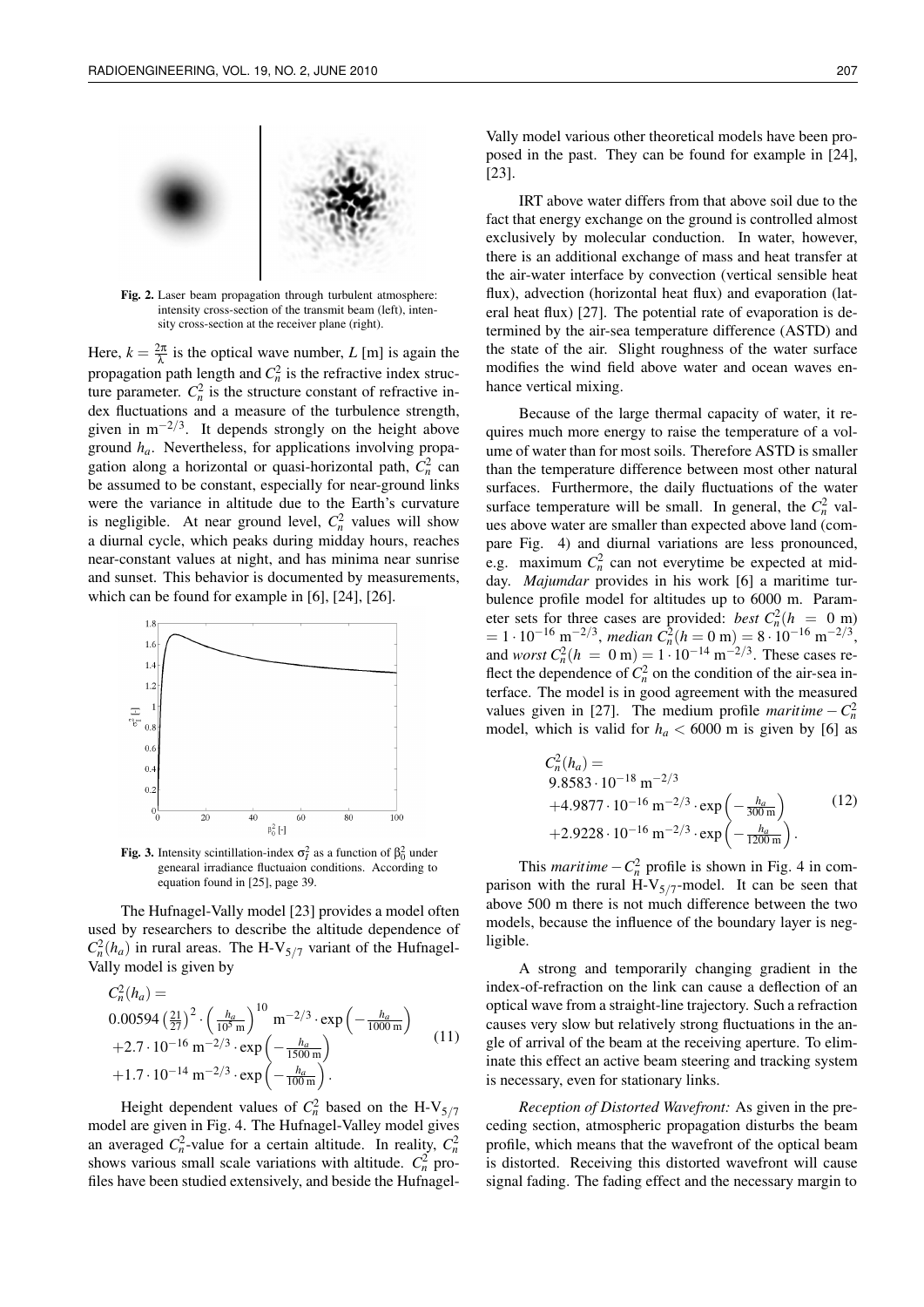

**Fig. 4.** Rural  $C_n^2$  as a function of hight above ground *h* according to the Hufnagel-Valley  $H-V_{5/7}$ -model in comparison with a *maritime*  $-C_n^2$  model.

overcome it are discussed in this section.

In optical receiver systems the energy in the beam is collected by a receive aperture. We consider circular receiver apertures defined by the function:

$$
f_{Rx}(r,D) = \begin{cases} 1, & \text{if } |r| \leq \frac{D}{2}, \\ 0, & \text{if } |r| > \frac{D}{2} \end{cases}
$$
(13)

where *D* is the diameter of the receiver aperture. It is typically in the range of several centimeters to tens of centimeters. *r* is the radial distance from the optical axis. We assume long-range communication links, where the optical signal spot at the receiver plane is several times larger than the aperture diameter *D*. In this case the received signal amplitude equals the integral of optical intensity  $I(r,t)$  over area.

$$
P_{Rx}(t) = \iint_{-\infty}^{\infty} f_{Rx}(r, D) \cdot I(r, t) d^2r.
$$
 (14)

The effect of integrating over the intensity reduces the deleterious effects of scintillation. This reduction is called aperture averaging. Qualitatively, we can regard the aperture as consisting of an array of nonoverlapping regions. Within each region the scintillations are perfectly correlated while between the regions there is no significant correlation. The regions are also called speckle. For horizontal paths a rough estimate for the speckle size at the receiver is given by the estimate for the speckle size at the receiver is given by the communication wavelength and the link distance:  $\sqrt{L} \cdot \lambda$  [6]. If the aperture is larger than the speckle size, then uncorrelated scintillations from many regions will be averaged together, thereby reducing the signal dynamics.

The variance of received power  $\sigma_P^2$  scaled by the square of the mean power  $\langle P_{Rx} \rangle$  is called the power scintillationindex. The ratio of the irradiance flux variance obtained by a finite-size receiver lens to that obtained by a point receiver is called the aperture-averaging factor *fAA*:

$$
f_{AA} = \frac{\sigma_P^2}{\sigma_I^2}, \quad 0 < f_{AA} < 1. \tag{15}
$$

The aperture-averaging factor quantifies the reduction of scintillation.

Amplitude fading, even if aperture-averaging is taken into consideration, can be described by statistical models showing the probability density function (PDF) of the received signal. Analysis presented in [28]-[33] shows that the log-normal (LN) statistical model generally adequately describes the amplitude-fading of the received signal. Beside the LN model several other models have been reported in the literature, e.g. gamma-gamma [31], [34], [35] or K-distribution [29], [36], [37], and may provide a better description in very strong turbulence, but their distribution functions are mathematically more complicated. Nevertheless, measurements with real existing systems presented in [32], [33] confirm, that the LN statistical model adequately describes the dynamics of the received power signal. Therefore, in the following LN-fading statistics are discussed. Generally, the PDF of the received analog signal *H* is modeled by the LN distribution:

$$
f_{\rm H\,LN}(h) = \frac{1}{h \cdot \sqrt{2\pi\sigma_{\rm LD}^2}} \exp\left(-\frac{[\ln h - \mu_{\rm LD}]^2}{2\sigma_{\rm LD}^2}\right), h > 0 \tag{16}
$$

The parameters of the LN distribution  $\mu_{\text{LD}}$  and  $\sigma_{\text{LD}}^2$  are the mean value and the variance of the underlying normal distribution, respectively. The expectation value of the LN-PDF  $E[H]$  is also the expectation value of the received signal  $E[H]$ .

$$
E[H] = \exp(\mu_{\rm LD} + \frac{\sigma_{\rm LD}^2}{2})
$$
 (17)

The well known (general) scintillation-index  $\sigma_{SI}^2$ <sup>3</sup> is defined by

$$
\sigma_{\rm SI}^2 = \frac{Var[H]}{(E[H])^2}.\tag{18}
$$

It directly depends on LN distribution parameter  $\sigma_{\text{LD}}^2$ 

$$
\sigma_{SI}^2 = \frac{\exp(2\mu_{LD} + \sigma_{LD}^2)(\exp(\sigma_{LD}^2) - 1)}{(\exp(\mu_{LD} + \frac{1}{2}\sigma_{LD}^2))^2} = \exp(\sigma_{LD}^2) - 1
$$
\n(19)

and specifies the LN-PDF  $f_{\text{H LN}}(h)$ . If  $f_{\text{H LN}}(h)$  models the distribution of the received power the (general) scintillationindex  $\sigma_{SI}^2$  must be substituted by the power scintillationindex  $\sigma_P^2$ .

Further, it is operationally satisfactory to substitute in (16)  $h = P_{Rx}$  where  $P_{Rx} > 0$  and therefore (16) becomes<sup>4</sup>

$$
f_{P_{Rx}LN}(P_{Rx}) = \frac{1}{P_{Rx} \cdot \sqrt{2\pi\sigma_{LD}^2}} \exp\left(-\frac{[\ln \frac{P_{Rx}}{(P_{Rx})} - \mu_{LD}]^2}{2\sigma_{LD}^2}\right)
$$
(20)

<sup>&</sup>lt;sup>3</sup> The (general) scintillation-index  $\sigma_{SI}^2$  can be replaced by the power scintillation-index  $\sigma_P^2$  if the signal *H* describes the received power *P<sub>Rx</sub>* or by the intensity scintillation-index  $\sigma_l^2$  if the intensity PDF is given. The power equals the integrated intensity over the receiver aperture; compare (14).

<sup>&</sup>lt;sup>4</sup> As the area below the probability density function must be equal to unity the equation must be normalized by the mean power after the substitution.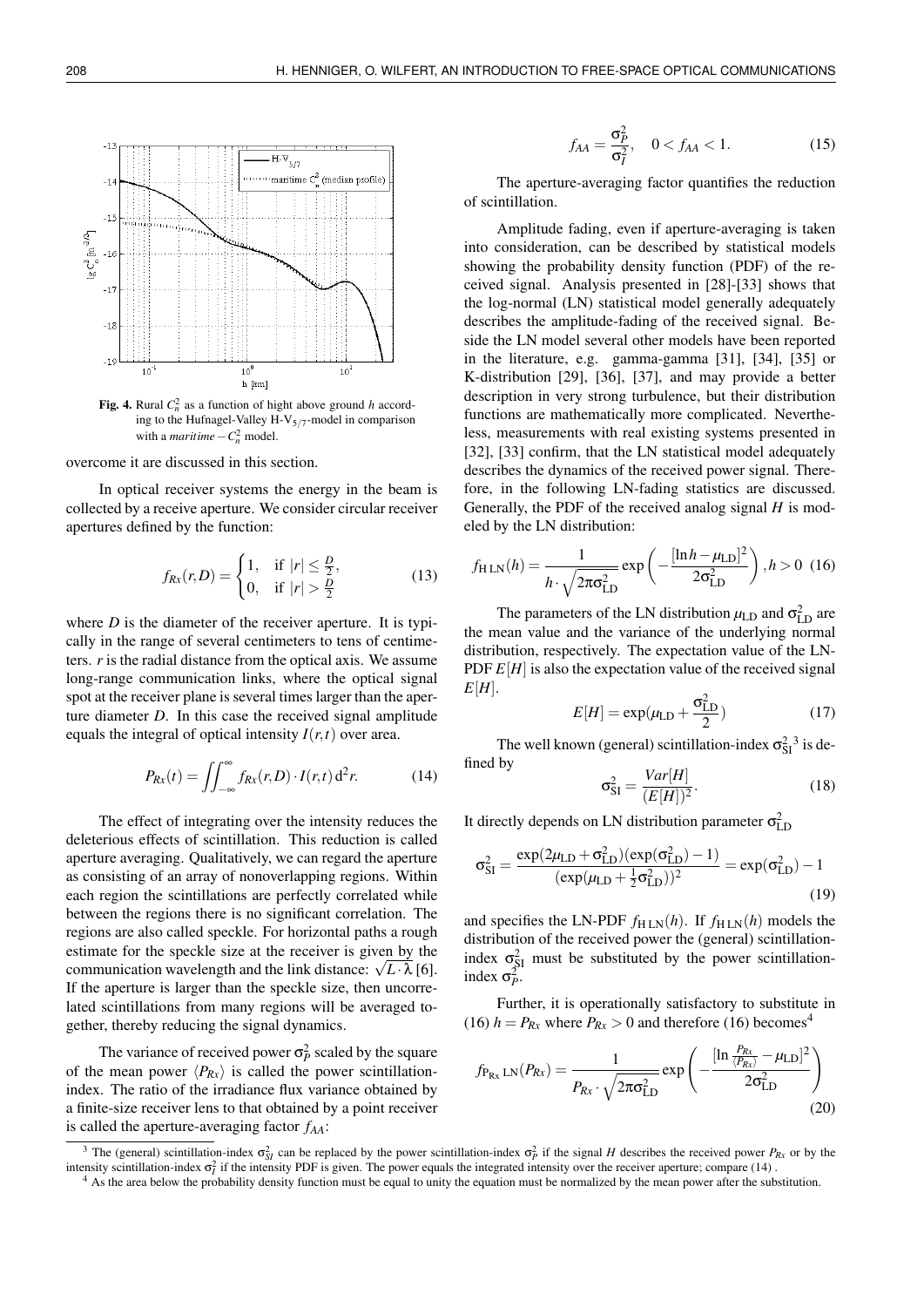In what follows, all received power values are assumed to be normalized to the mean value  $\langle P_{Rx} \rangle$ . In this case the parameters of the LN-distribution for the received power are given by:

$$
\sigma_{\text{LD}}^2 = \ln\left(\sigma_{P_2}^2 + 1\right),\tag{21}
$$

$$
\mu_{\rm LD} = -\frac{\sigma_{\rm LD}^2}{2}.
$$
 (22)

In general, based on a knowledge of the received power distribution  $f_{P_{Rx}}$  a system outage probability  $p_B$  can be calculated. If the communication system is assumed to work properly when the receiving power is greater than the receiver sensitivity  $S_r$  the probability of system outage (fractional fade time) is a cumulative density function (CDF).

$$
p_{\rm B}(S_r) = \int_0^{S_r} f_{P_{\rm Rx}}(P_{Rx}) \, dP_{Rx}.\tag{23}
$$

The required power margin between the average reception power  $\langle P_{Rx} \rangle$  and  $S_r$  ( $S_r < \langle P_{Rx} \rangle$ ) must be regarded as an additional fading loss  $A_{\text{fade}}$  of the transmission system.

$$
A_{\text{fade}}[dB] = 10 \cdot \lg \frac{\langle P_{Rx} \rangle}{S_r} \ge 0 \tag{24}
$$

With this threshold approach it is assumed that during times with  $P_{Rx}$  below  $S_r$  no data reception is possible at all. This reflects a good-bad-state channel modeling and does not require a detailed investigation of the specific receiver performance; the latter would again depend on the modulation format and individual implementation performance. In connection with the good-bad-state channel model the fractional fade time  $p<sub>B</sub>$  can also be called outage probability or bad-state probability.

If  $P_{Rx}$  is LN distributed one obtains the fractional fade time  $p<sub>B</sub>$  based on equation (20) and in analogy to [30], [28], [23].

$$
p_{\mathbf{B}}(S_r) = \text{frac}[P \le S_r] \tag{25}
$$

$$
= \frac{1}{2} \left( 1 + \text{erf}\left( \frac{\ln \frac{S_r}{\langle P_{Rx} \rangle} - \mu_{LD}}{\sqrt{2} \sigma_{LD}} \right) \right) \tag{26}
$$

where erf(.) denotes the error function. To calculate the fading loss the equation (26) must be solved for  $\frac{S_r}{\langle P_{Rx} \rangle}$ :

$$
\frac{S_r}{\langle P_{Rx} \rangle} = \exp\left(\sqrt{2}\sigma_{LD} \cdot \text{erf}^{-1}(2p_B - 1) + \mu_{LD}\right). \tag{27}
$$

The fading loss  $A_{\text{fade}}$  on a logarithmic scale is therefore given by

$$
A_{\text{fade}}[\text{dB}] =
$$
  
-101g e.  $\left(\sqrt{2}\sigma_{LD} \cdot \text{erf}^{-1}(2p_B - 1) + \mu_{LD}\right)$ . (28)

With the assumption  $E[P_{Rx}] = 1$  and the approximation  $10\lg e \simeq 4.343$ , (28) reduces to:

$$
A_{\text{fade}}(\sigma_P^2, p_B)[\text{dB}] =
$$
  
-4.343  $\left(\sqrt{2\ln(\sigma_P^2 + 1)} \cdot \text{erf}^{-1}(2p_B - 1) - \frac{1}{2}\ln(\sigma_P^2 + 1)\right)$  (29)

Therefore, the fading loss is determined by the power scintillation-index  $\sigma_P^2$  and allowed fractional fade time  $p_{\rm B}(S_r)$ .

(29) describes the loss or margin which must be considered in link design in order to obtain a certain fractional fade time. Therefore, the link equation from  $(5)$ ,  $(9)$ , respectively, must be extended by  $A_{\text{fade}}$  in order to consider IRT fading:

$$
M_{link}[dB] = P_{Rx,dBm} - S_r - L[km] \cdot A_e - A_{fade}.
$$
 (30)



Fig. 5. Fading loss  $A_{\text{fade}}$  vs. power scintillation-index  $\sigma_P^2$  as a function of fractional fade time *p*B.

As can be observed in Fig. 5 the fading loss according to (29) can easily exceed 20 dB with typical link requirements (e.g. with outage probabilities of 10−<sup>6</sup> ). Further, for moderate outage requirements  $(> 10^{-3})$  with turbulence saturation and aperture averaging the loss will rarely exceed 13 dB. Saturation means that for long distances the intensity scintillation index  $\sigma_l^2$  is saturated near or somewhat above unity while the power scintillation-index  $\sigma_P^2$  becomes less than unity because of aperture averaging [33], [28].

Finally, having introduced all the main factors disturbing a free-space optical link inside the atmosphere we can calculate link budget based on (30). An exemplary link budget for a 20 km horizontal link is shown in Fig. 6.

| <b>OLIBuT - Optical Link Budget Tool</b> |                    |             |                            |             |                  |  |  |  |  |  |
|------------------------------------------|--------------------|-------------|----------------------------|-------------|------------------|--|--|--|--|--|
| Version 1.3                              |                    |             |                            |             |                  |  |  |  |  |  |
|                                          |                    |             |                            |             |                  |  |  |  |  |  |
| Transmit power (mean)                    | $P_{\mathcal{I}x}$ |             |                            |             | $23.0$ dBm       |  |  |  |  |  |
|                                          | Ĥ                  |             | 1,00 mrad full 1/e2 div.   |             |                  |  |  |  |  |  |
|                                          |                    |             | 20,0 km link distance      |             |                  |  |  |  |  |  |
|                                          |                    |             | 1550 nm wavelength         |             |                  |  |  |  |  |  |
| System loss                              | A system           | 0.5         |                            | -3.0 dB     |                  |  |  |  |  |  |
| Rx antenna                               |                    |             | 11,00 cm ant. diameter     |             |                  |  |  |  |  |  |
| Received Power                           | $P_{Rx}$           |             |                            | $-22,2$ dBm |                  |  |  |  |  |  |
|                                          |                    |             |                            | 6036 nW     |                  |  |  |  |  |  |
| Atmos. extinction [Kruse-Mie,            | Ae                 |             | 25 km visibility           | 3,5dB       |                  |  |  |  |  |  |
| ITU-R P.18141                            |                    |             | $0,2$ dB/km                |             |                  |  |  |  |  |  |
| <b>Fading loss</b>                       | A fade             |             | 1,5 pow.scintillatin index | 10,7 dB     |                  |  |  |  |  |  |
|                                          |                    |             | 1,00E-02 frac. fade time   |             |                  |  |  |  |  |  |
| Receiver sensitivity (mean)              | $S_F$              | 1.0E-07 BER |                            |             | $-36$ dBm        |  |  |  |  |  |
|                                          |                    |             |                            | 251 nW      |                  |  |  |  |  |  |
| Margin of the link                       | $M$ link           |             |                            |             | 0 <sub>d</sub> B |  |  |  |  |  |

Fig. 6. Exemplary link budget base on link equation (30) [38].

Further we evaluate the influence of IRT induced fading-loss versus link range. Therefore we chose the fol-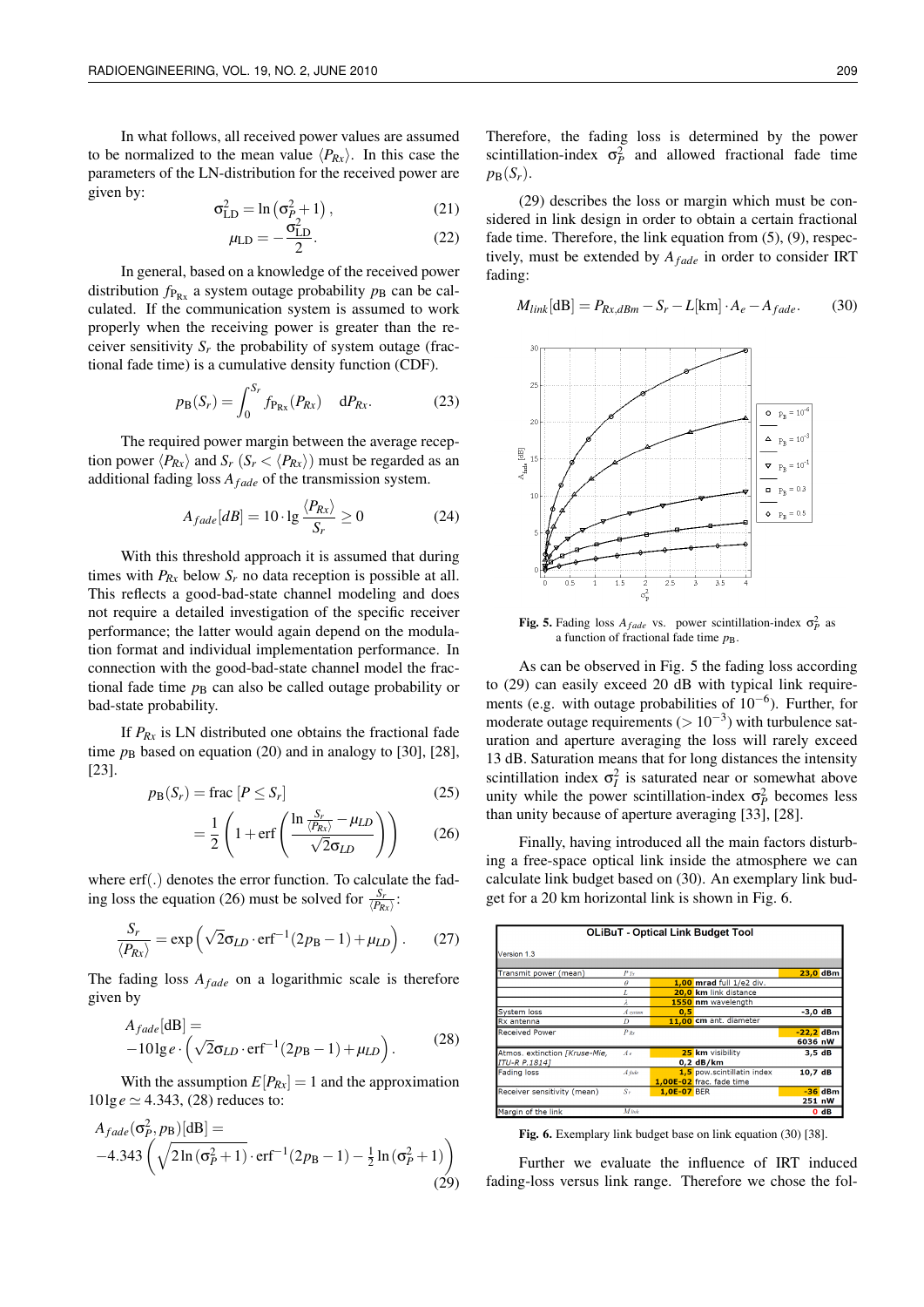lowing link parameter:  $C_n^2(h_a = const.) = 1 \cdot 10^{-14} \text{ m}^{-2/3}$ ,  $\lambda = 1550 \text{ nm}, \ \ \Theta = 1 \text{ mrad}, \ \ D = 5 \text{ cm}, \ \ p_B = 10^{-2},$  $P_{Tx}$  = 500 mW,  $A_{system,lin}$  = 0.5,  $A_e$  = 0.2 dB/km, and a typical receiver sensitivity for a 155 Mbit/s system of  $S_r = -43$  dBm. Fig. 6 shows the link margins according to (9) and (30). As described earlier, with increasing link length the integrated amount of turbulence increases. This first causes the scintillation-index to increase steadily, then a maximum is observed and finally it saturates. As shown in the lower plot in Fig. 6, the fading-loss according to (29) behaves in a way analogous to the scintillation-index. It first increases, peaks, and is than nearly constant for longer distances.



Fig. 7. Upper plot: Link margin including the effect of fading cause by IRT in comparison to a case without atmospheric fading. Lower plot: Scintillation-index and fading-loss versus link distance in comparison to the link margin of the upper plot.

If the basic parameters of the given link are known, it is possible to use (5) and obtain link margin *Mlink* as a function of link propagation distance *L*. Such a relationship represents the steady state model of the given link. In addition, if the statistical character of the atmosphere at the chosen installation site of the link is known, it is possible to obtain the probability of atmospheric attenuation exceeding a given value that represents the statistical model of the chosen link installation site. With the help of synthesis of the steady state model of a given link and the statistical model of the chosen installation site we can obtain the so-called complex model of the link. Statistical characteristics of the atmosphere in some localities in Europe were published in [11].

### 3.4 Conclusion

A brief survey of the fundamentals of FSO has been presented in this introductory article. This brief survey has focused on outdoor FSO static optical links and describes some basic models of the link and some simple models of the atmosphere.

The advantages of FSO result from the basic characteristics of a laser beam, especially from its high frequency, coherency and low divergence, which lead to efficient delivery of power to a receiver and a high information-carrying capacity.

The basic characteristics of a laser beam provide the following additional advantages of FSO links:

- A narrow beam guarantees high spatial selectivity so there is no interference with other links.
- The high available bit rate allows them to be applied in all types of networks.
- The optical band lies outside the area of telecommunication regulation; therefore no license is needed for operation.
- The small size and small weight of optical terminals enables links to be easily integrated into mobile systems.

Nevertheless, challenges remain. The main problems of FSO links working outdoors in the atmosphere result from attenuation and fluctuation of optical signal at a receiver. To improve reliability, a number of new methods are being applied. For example, a hybrid FSO/RF system increases link availability by overcomming attenuation effects. RF transmission is affected more by rain and optical transmission is affected more by fog. Further, error protection schemes able to deal with the slow fading typical for FSO links are currently under development.

After considering all its advantages and disadvantages it is clear that FSO has good prospects for widespread implementation. FSO technology is ready for utilization as terrestrial links, mobile links and satellite links.

### Acknowledgements

The authors would like to thank Professor Christopher C. Davis (University of Maryland) for his help and fruitful discussions.

The research leading to these results has received funding from the European Community's Seventh Framework Programme (FP7/2007-2013) under grant agreement no. 230126 and from the Research programs of the Czech Science Foundation No. 102/09/0550.

# References

- [1] DAS, S., HENNIGER, H., EPPLE, B., MOORE, C., RABINOVICH, W., SOVA, R., YOUNG, D. Requirements and challenges for tactical free-space lasercomm. In *IEEE Military Communications Conference .* San Diego (USA), 2008, p. 1 – 10.
- [2] WILLEBRAND, H., GHUMAN, B. Fiber optics without fiber. *IEEE Spectrum*, 2001, vol. 38, no. 8, p. 40 – 45.
- [3] PAUER, M., WINTER, P., LEEB, W. Bit error probability reduction in direct detection optical receivers using rz coding. *Journal of Lightwave Technology*, 2001, vol. 19, no. 9, p. 1255 – 1262.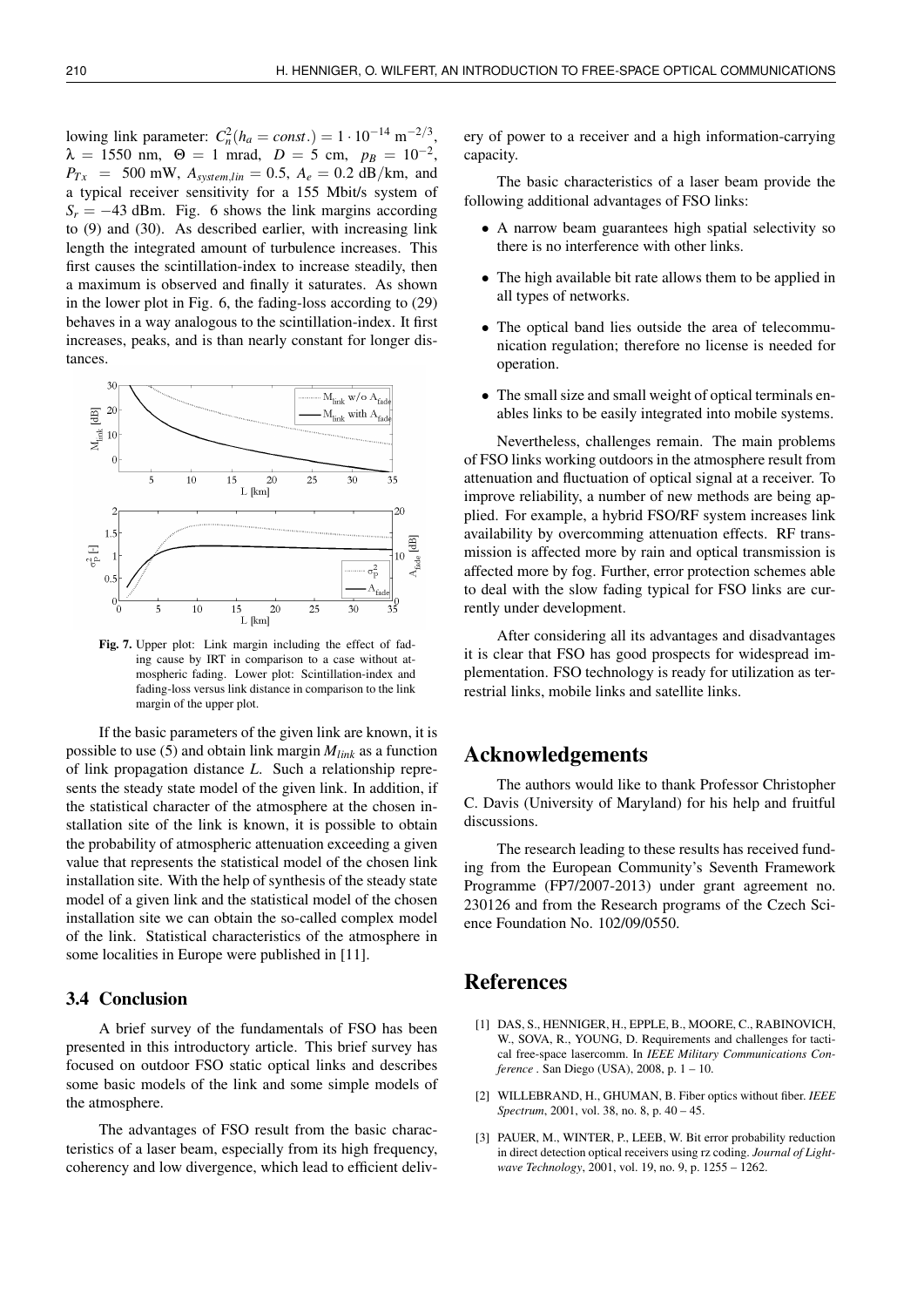- [4] LEEB, W., WINTER, P., PAUER, M. The potential of return-to-zero coding in optically amplified lasercom systems. In *IEEE Lasers and Electro-Optics Society 1999 12th Annual Meeting LEOS '99, vol. 1*. San Francisco (USA), 1999, p. 224 – 225.
- [5] STREET, A., SAMARAS, K., OBRIEN, D., EDWARDS, D. Closed form expressions for baseline wander effects in wireless ir applications. *Electronics Letters*, 1997, vol. 33, no. 12, p. 1060 – 1062.
- [6] MAJUMDAR, A. K., RICKLIN, J. C. *Free-Space Laser Communications Principles and Advances*. Sew York (USA): Springer, 2008.
- [7] DAVID, F. Scintillation loss in free-space optic im/dd systems. In *LASE 2004, vol. 5338*. San Jose (USA), 2004.
- [8] LAMBERT, S. G., CASEY, W. L. *Laser Communications in Space*. Boston (USA): Artech House, 1995.
- [9] WILFERT , O., KOLKA, Z. Statistical model of free-space optical data link. *Proceedings of SPIE,* 2004, vol. 5550, p. 203 – 213. [Online] Available at: http://link.aip.org/link/?PSI/5550/203/1
- [10] WILFERT, O., KOLKA, Z., NEMECEK, J., BIOLKOVA, V. Estimation of fso link availability in Central European localities. *Proceedings of SPIE*, 2006, vol. 6303, p. 63030R. [Online] Available at: http://link.aip.org/link/?PSI/6303/63030R/1
- [11] KOLKA, Z., WILFERT, O., FISER, O. Achievable qualitative parameters of optical wireless links. *Journal of Optoelectronics and Advanced Materials*, 2007, vol. 9, no. 8, p. 2419 – 2423.
- [12] KOLKA, Z., WILFERT, O., KVICALA, R., FISER, O. Complex model of terrestrial fso links. *Proceedings of SPIE*, 2007, vol. 6709, p. 67091J. [Online] Available at: http://link.aip.org/link/?PSI/6709/67091J/1
- [13] KNEIZYS, F. X. *Atmospheric Transmittance/Radiance [Microform]: Computer Code LOWTRAN 6*. Bedford (USA): Hanscom AFB, 1983.
- [14] SMITH, F. G., ACCETTA, J. S., SHUMAKER, D. L. *The Infrared & Electro-Optical Systems Handbook. Atmospheric Propagation of Radiation, Vol. 2.* SPIE Press, 1993. [Online] Available at: http://www.scribd.com/doc/13650098/IR-Handbook-Volume-2
- [15] EDWARDS, D. P. GENLN2: *A General Line-by-Line Atmospheric Transmittance and Radiance Model. Version 3.0: Description and users guide (technical report).* National Center for Atmospheric Research, 1992.
- [16] MAYER, B., SHABDANOV, S., GIGGENBACH, D. *Atmospheric Database of Atmospheric Absorption Coefficients (technical report)*. German Aerospace Center (DLR), 2002.
- [17] MAYER, B., KYLLING, A. Technical note: The libradtran software package for radiative transfer calculations - description and examples of use.' *Atmospheric Chemistry and Physics*, 2005, vol. 5, no. 7, p. 1855 – 1877. [Online] Available at: http://www.atmoschem-phys.net/5/1855/2005/
- [18] HENNIGER, H., GIGGENBACH, D., RAPP, C. Evaluation of optical up- and downlinks from high-altitude platforms using im/dd. In *LASE 2005, Free-Space Laser Communications Technologies XVII.* San Jose (USA), 2005.
- [19] KRUSE, P. W., MCGLAUCHLIN, L. D., MCQUISTAN, R. B. *Elements of Infrared Technology: Generation, Transmission and Detection*. New York: Wiley, 1962.
- [20] *P.1814: Prediction Methods Required for the Design of Terrestrial Free-Space Optical Links ITU-R WP3M (technical report)*. International Telecommunication Union, 2007.
- [21] KIM, I. I., MCARTHUR, B., KOREVAAR, E. J. Comparison of laser beam propagation at 785 nm and 1550 nm in fog and haze for optical wireless communications. *Proceedings of SPIE*, 2001, vol. 4214, p. 26 – 37. [Online] Available at: http://link.aip.org/link/?PSI/4214/26/1
- [22] NABOULSI, M. A., SIZUN, H., DE FORNEL, F. Fog attenuation prediction for optical and infrared waves. *Optical Engineering*, 2004, vol. 43, no. 2, p. 319 – 329. [Online]. Available at: http://link.aip.org/link/?JOE/43/319/1
- [23] ANDREWS, L. C., PHILLIPS, R. L. *Laser Beam Propagation through Random Media*. SPIE Press, 1998.
- [24] KARP, S., GAGLIARDI, R. M., MAORAN, M. S., STOTTS, L. B. (Eds.) *Optical Channels: Fibers, Clouds, Water, and the Atmosphere*. Plenum Press, 1988.
- [25] ANDREWS, L. C. *Field Guide to Atmospheric Optics*. SPIE, 2004.
- [26] GIGGENBACH, D., HENNIGER, H., DAVID, F. Long-term nearground optical scintillation measurements. In *LASE 2003*. San Jose (USA), 2003. [Online] Available at: http://elib.dlr.de/7260/
- [27] WEISS-WRANA, K. R. Turbulence statistics in littoral area. *Proceedings of SPIE*, 2006, vol. 6364, p. 63640F. [Online] Available at: http://link.aip.org/link/?PSI/6364/63640F/1
- [28] GIGGENBACH, D., HENNIGER, H. Fading-loss assessment in atmospheric free-space optical communication links with on-off keying. *Optical Engineering*, 2008, vol. 47, no. 4, p. 046001-1 – 046001- 6. [Online] Available at: http://elib.dlr.de/54181
- [29] ANDREWS, L. C., PHILLIPS, R. L., HOPEN, C. Y. *Laser Beam Scintillation with Applications*. SPIE Optical Engineering Press, 2001.
- [30] YURA, H. T., MCKINLEY, W. G. Optical scintillation statistics for ir ground-to-space laser communication systems. *Applied Optics*, 1983, vol. 22, no. 21, p. 3353 – 3358, 1983. [Online] Available at: http://ao.osa.org/abstract.cfm?URI=ao-22-21-3353
- [31] VETELINO, F. S., YOUNG, C., ANDREWS, L. Fade statistics and aperture averaging for gaussian beam waves in moderate-tostrong turbulence. *Applied Optics*, 2007, vol. 46, no. 18, p. 3780 – 3789. [Online] Available: http://ao.osa.org/abstract.cfm?URI=ao-46-18-3780
- [32] EPPLE, B. A simplified channel model for simulation of free-space optical communications. *Journal of Optical Communications and Networking*, 2010, vol. 2, no. 5, p. 293 – 304.
- [33] HENNIGER, H., EPPLE, B., HAAN, H. Maritime mobile opticalpropagation channel measurements. In *Proceedings of IEEE International Conference on Communications 2010*. Cape Town (South Africa), 2010 (in press).
- [34] AL-HABASH, M., ANDREWS, L., PHILLIPS, R. Mathematical model for the irradiance probability density function of a laser beam propagating through turbulent media. *Optical Engineering*, 2001, vol. 40, p. 1554 – 1562.
- [35] ANDREWS, L. C., PHILLIPS, R. L., HOPEN, C. Y., AL-HABASH, M. A. Theory of optical scintillation. *Journal of the Optical Society of America A*, 1999, vol. 16, no. 6, p. 1417 – 1429, 1999. [Online] Available at: http://josaa.osa.org/abstract.cfm?URI=josaa-16-6-1417
- [36] SANDALIDIS, H., TSIFTSIS, T. Outage probability and ergodic capacity of free-space optical links over strong turbulence. *Electronics Letters*, 2008, vol. 44, no. 1, p. 46 – 47.
- [37] KIASALEH, K. Performance of coherent dpsk free-space optical communication systems in k-distributed turbulence. *IEEE Transactions on Communications*, 2006, vol. 54, no. 4, p. 604 – 607.
- [38] HENNIGER, H., EPPLE, B. *Technical Note: Optical Link Budget Tool (olibut) (technical report)*. Codex GmbH & Co. KG, 2007.